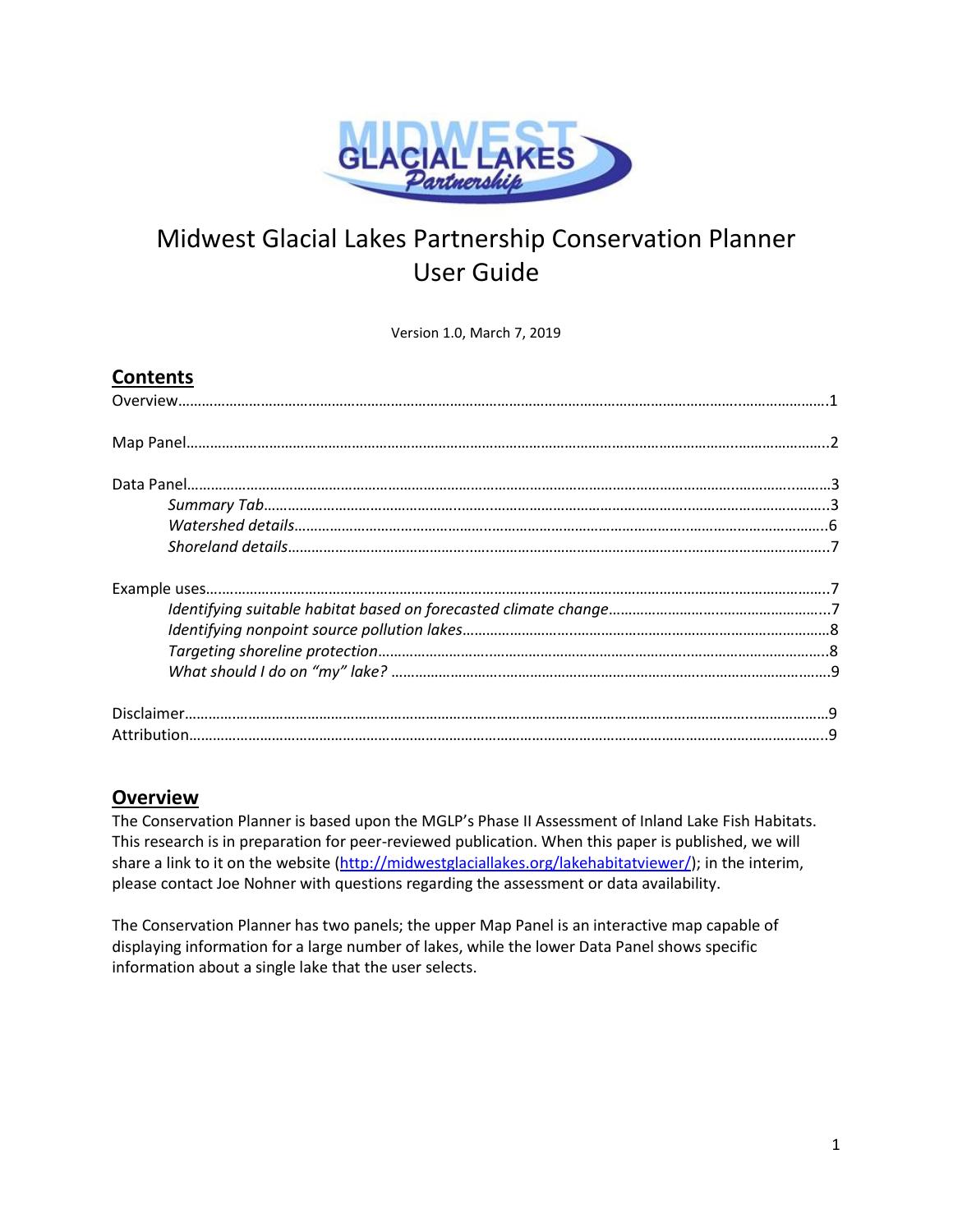## **Map Panel**

#### *Toolbar*

The toolbar contains the main functions for the Conservation Planner and allows you to change which data are displayed, which lakes are shown, the background maps, and share your map view with others



#### *Search bar*

To find a specific lake, enter a portion of the lake name, all of the lake name, or the lake's MGLP unique ID. All of the lake names in the database that match your entry will appear in a dropdown, grouped by state. The county, state, and MGLP unique ID for that lake will also be displayed. Click on the desired lake, and the tool will identify that lake on the map.

#### *Lake symbols*

You can change the color of the lake symbols to correspond to disturbance or predicted fish suitability. To show disturbances values, select "disturbance" and then choose an indicator (climate vulnerability, watershed disturbance, or shoreland disturbance). To show predicted suitability for fishes, select "suitability" and then choose the fish of interest.

You can also show lakes that meet maximum and minimum surface area criteria. Please note that lake surface area is based upon the size of the lake as delineated by the National Hydrography Database; in some cases adjoined lakes are split or combined and so lake surface area may differ from other sources.

#### *Show which lakes?*

You can display a subset of lakes. Simply select one or more states, counties, or watersheds to show only lakes in those areas. In some cases, it may be easier to type in the county name, watershed name, or HUC8 ID.

#### *Background map*

You can show different basemaps in the background to suit your needs. Available maps include:

- Mapnik (OpenStreeMap, default): Streets, cities, and other points of interest
- Gray canvas (Esri): A greyscale map for simple, uncluttered display
- Protected areas database (USGS): Identifies areas protected for biodiversity and multiple natural resource use.
- Land cover (USGS 2011): Satellite-derived land use and land cover based upon a simplified classification of the 2011 National Land Cover Database
- Watershed (USGS latest): HUC8 watersheds in the National Hydrography Database Plus
- Ecoregions level II (EPA latest): EPA ecoregions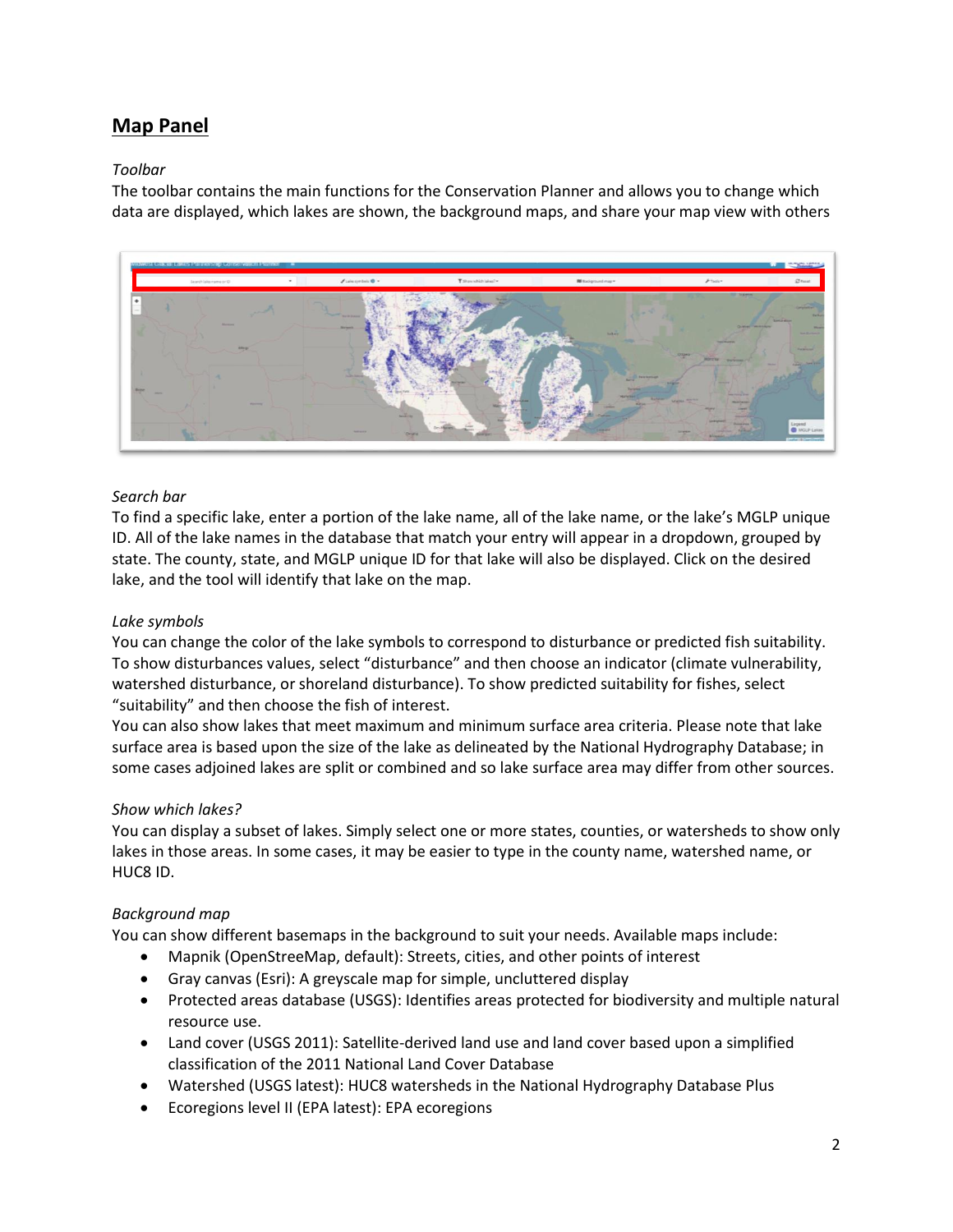- World imagery (Esri): Satellite imagery
- Topographic (Esri): Topographic maps
- OpenTopoMap (OpenStreetMap): Digitized topographic maps

#### *Tools*

*Lake point opacity*: Make symbols for lakes more or less transparent.

*Shareable link*: Share a specific view with colleagues or save it for yourself by copying and pasting the link. The view will include the specific zoom, lake symbols, base maps, and the lake you have may have selected.

#### *Reset*

This function resets all user specifications on map symbols, basemaps, and lake selections.

#### *Lake pop-up*

Click on the point representing a lake to open a pop-up box with basic information about that lake such as its name, surface area, county, etc.



## **Data Panel**

The Data Panel provides data about user-selected lakes within the MGLP database. To select a lake, simply click on the lake in the map panel. The gauges in the Data Panel will populate with information about the selected lake. There are three tabs in the Data Panel; these tabs provide a summary of data for the lake as well as detailed information on the shoreland and watershed for that lake.

#### *Summary Tab*

#### Climate vulnerability

This figure shows vulnerability of the lake to climate change (high or medium) based on whether it is likely to become unsuitable for cool- or cold-water fishes.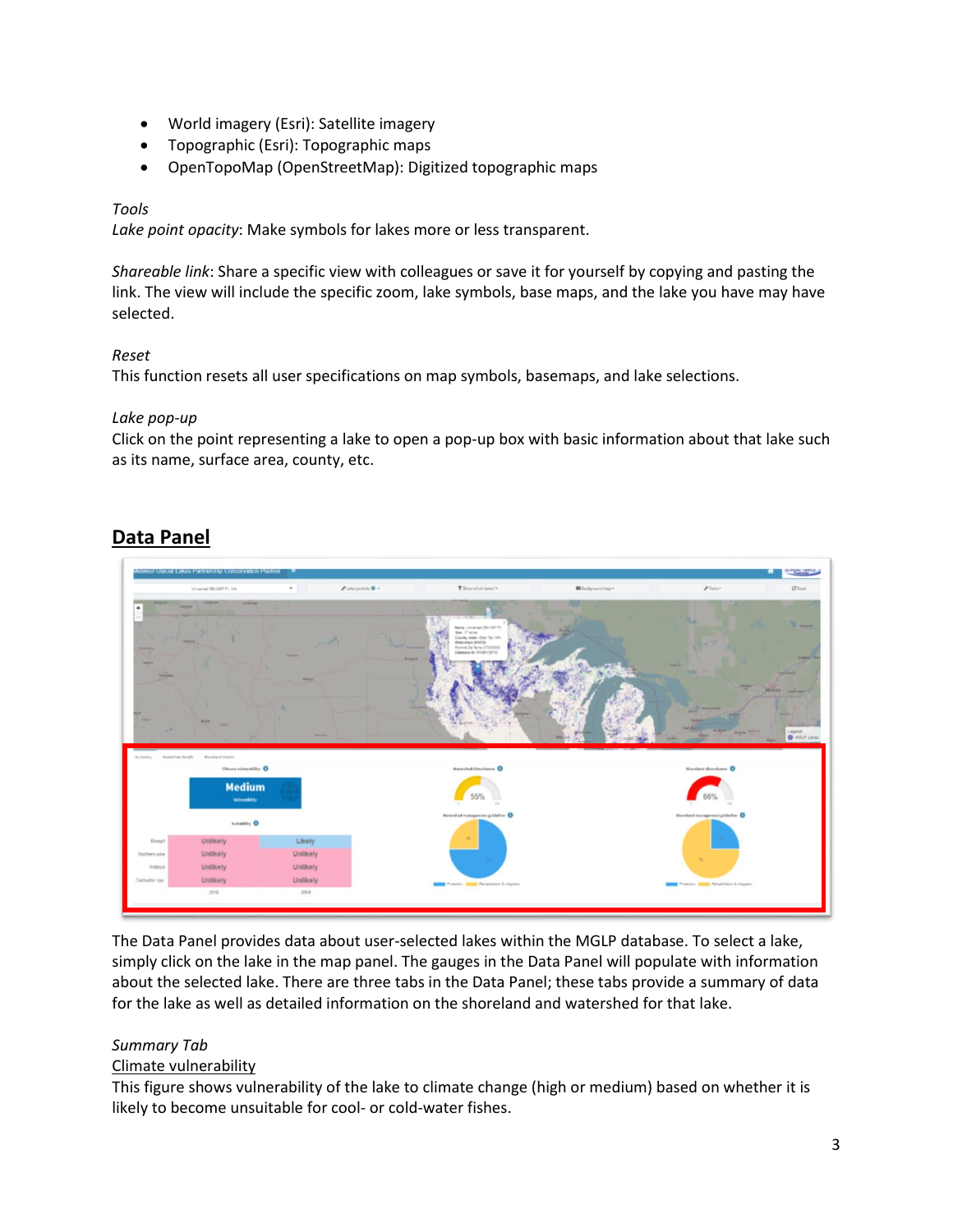Water temperature is an important variable determining how suitable a lake is for different fish species. Because water temperatures are expected to increase with future climate change, we expect an increase in the number of lakes that are suitable for warmwater species (e.g., Bluegill and Largemouth Bass) and a reduction in the number lakes that are suitable coolwater (e.g., Northern Pike and Walleye) and coldwater species (e.g., Cisco, Burbot, and Lake Trout).

We used projected climate scenarios to predict future water temperatures for each lake. We then reran our suitability models (described under Suitability information) with future water temperatures and estimated whether representative warm-, cool-, and cold-water fishes are likely to be present in 2050. If cool- or cold-water fishes are expected to be present now, but be extirpated by 2050, we classified the lake as having high vulnerability.

#### Watershed disturbance

This figure shows the proportion of a lake's watershed with disturbed (urban and agricultural) land cover.

A lake's watershed is defined as all of the land surrounding a lake that contributes rainfall and snowmelt to the lake. As water moves across and through the landscape, it transports sediment and nutrients from the watershed to the lake. Consequently, the condition of the watershed is an important factor determining lake ecosystem health.

We delineated lake watersheds and assessed disturbances in the watershed using information from the 2011 National Land Cover Database. In general, urban and agricultural land cover increase sediment and nutrient inputs to lakes, as a result of runoff, sewage, leaking septic systems, and other sources. We report watershed disturbance as the proportion of the watershed area with urban or agricultural land cover. We classified watershed disturbance as low (0 – 25%), medium (25%-50%), and high (50% - 100%) based on a review of scientific studies.

It is important to note that the specific context of each watershed influences the way disturbed land cover contributes to nutrients in a lake. This context includes lake morphology and hydrology, geology, existence of and compliance with best management practices for nutrient mitigation, and other factors.

#### Shoreland disturbance

This figure shows the proportion of a lake's shoreland with disturbed (urban and agricultural) land cover.

A lake's shoreland is defined as the land along the lake shore. Shorelands provide habitat for fish and wildlife species, influence the movement of nutrients and woody debris, and affect soil erosion along the lake shore. Human development within shorelands often results in decreased aquatic vegetation and large woody habitat, hardening of the shoreline, reduction in water quality, and declines in fish and wildlife populations. Consequently, condition of the shoreland is an important factor determining lake ecosystem health.

We delineated shorelands as the area within 100m of each lake and assessed disturbances to the shoreland using information from the 2011 National Land Cover Database. We report shoreland disturbance as the proportion of the shoreland area with urban or agricultural land cover. We classified shoreland disturbance as low  $(0 - 10 \%)$ , medium  $(10\% - 30\%)$ , and high  $(30\% - 100\%)$  based on a review of scientific studies.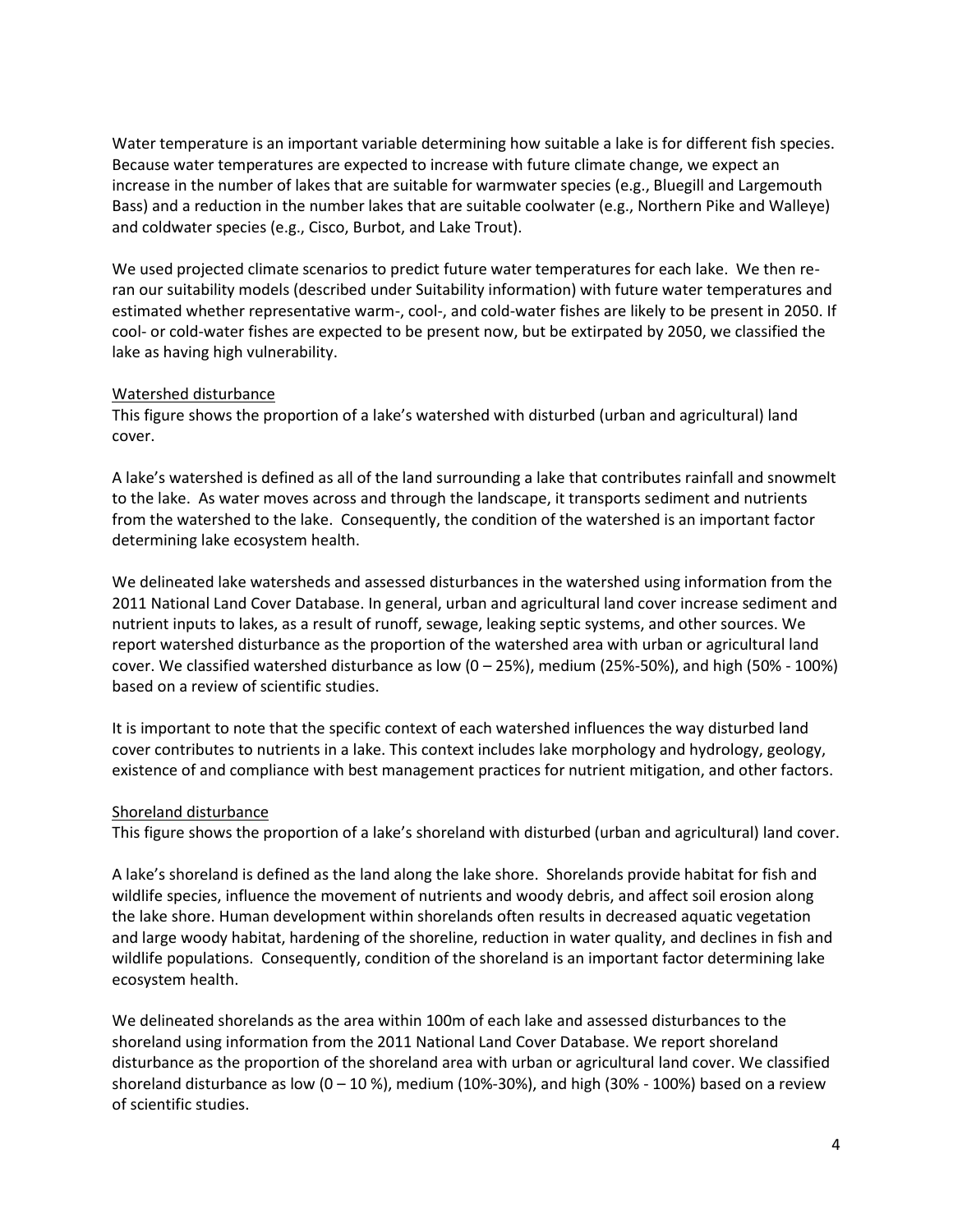It is important to note that the specific context of each shoreland influences the way disturbed land cover affects fish habitat in lakes. This context includes lake morphology and hydrology, existence of and compliance with best management practices for shoreland habitats, presence of invasive species, aquatic plant management, and other factors.

#### Predicted suitability

This figure shows the likelihood that a lake is currently suitable for warmwater, coolwater or coldwater fishes.

Lakes differ in their ability to support different fish species. We developed species distribution models that predict the presence or absence of a species using a suite of variables describing lake temperature, morphology, hydrology, and connectivity. These models were used to estimate whether each lake was likely to support representative warmwater (Bluegill), coolwater (Northern Pike and Walleye), and coldwater (any coldwater species including Cisco, Lake Whitefish, Lake Trout, and Burbot) fishes.

#### Watershed management guidelines

This figure provides a suggested allocation of watershed conservation effort based upon the amount of disturbed land cover in the watershed.

We recommend tailoring watershed management strategies to existing land use and land cover. We distinguish between two strategies for watershed conservation. The most efficient strategy is protecting land. Examples of protection include acquisition, easement, zoning, and monitoring. In some cases, critical habitats or land have been degraded; rehabilitating and mitigating this degradation is often more expensive and does not provide all of the ecosystem functions that an undisturbed ecosystem would provide. Examples of rehabilitation include reforestation, creation of vegetated buffer strips, and building engineered wetlands or stormwater retention ponds. Examples of mitigation include using best practices for fish passage on road-stream crossings, erosion control measures, and minimizing sewage and runoff.

Watershed conservation should be implemented based on an inventory of existing and potential stressors to the lake and target the highest-value opportunities. In general, protection is more efficient and effective than mitigation and restoration, but there will almost always be a need for both. For lakes with low watershed disturbance, we recommend that about 90% of watershed conservation efforts in the watershed focus on protection and that 10% focus on rehabilitating critical sites that have been degraded, and mitigating the effects of the small amount of development that does exist in the watershed. In lakes with medium watershed disturbance, we recommend 75% protection: 25% rehabilitation and mitigation. In lakes with high watershed disturbance, we recommend 25% protection:75% rehabilitation and mitigation. In these high-disturbance systems it is critical to mitigate the effects of existing stressors and opportunistically protect intact sites.

#### Shoreland management guidelines

This figure provides a suggested allocation of shoreland conservation effort based upon the amount of disturbed land cover on the lake's shoreland.

We recommend tailoring shoreland management strategies to existing land use and land cover around the lake. We distinguish between two strategies for shoreland conservation. The most efficient strategy is protecting land and in-lake habitats. Examples of protection include acquisition, easement, zoning,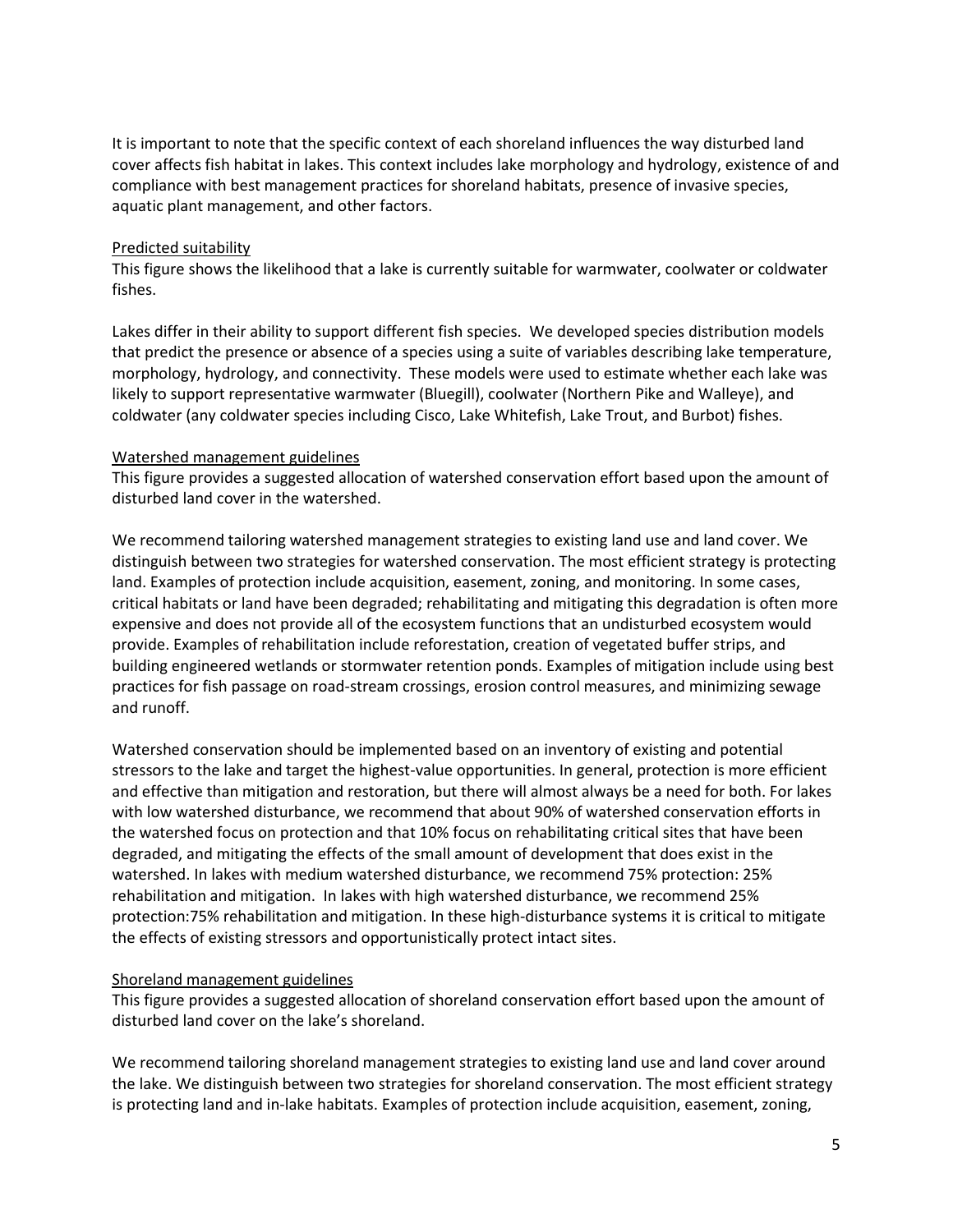invasive species prevention, and monitoring. In some cases, critical habitats or land have been degraded; rehabilitating and mitigating this degradation is often more expensive and does not provide all of the ecosystem functions that an undisturbed ecosystem would provide. Examples of rehabilitation include bioengineered shorelands, large woody habitat, and aquatic vegetation plantings. Examples of mitigation include no-mow zones, sewage management, and erosion control.

Shoreland conservation should be implemented based on an inventory of existing and potential stressors to the lake and target the highest-value opportunities. In general, protection is more efficient and effective than mitigation and restoration, but there will almost always be a need for both. For lakes with low shoreland disturbance, we recommend that about 90% of shoreland conservation efforts focus on protection and that 10% focus on rehabilitating critical sites that have been degraded, and mitigating the effects of the small amount of development that does exist. In lakes with medium shoreland disturbance, we recommend 75% protection: 25% rehabilitation and mitigation. In lakes with high shoreland disturbance, we recommend 25% protection:75% rehabilitation and mitigation. In these highdisturbance systems it is critical to mitigate the effects of existing stressors and opportunistically protect intact sites.

#### Shoreland details Watershed land cover and protec shed land cover and prote Land cover (NLCD2006) tection status<br>(PADUS) Forest Wetland Water Other Agriculture Urban Total Grassi  $0$  ac.  $0$  ac  $0 \, \%$  $0$  ac.<br> $0.56$  $\frac{0}{0.36}$  $0$  ac.<br> $0 \%$ Fully pr  $0$  ac<br> $n \ll$  $0a$ c  $\frac{1}{2}$ 0 ac.<br>0 %  $0$  ac.<br> $0 \leq$  $0$  ac.<br> $0 \leq$  $0$  ac.<br> $0\%$  $0$  ac.<br> $0\%$  $0a$ c 0 ac<br>0 %  $0$  ac<br> $0\%$ artially protes 1,245 ac.<br>3,68 % 556 ac.<br>1.64 % 534 ac<br>1.58 % 33,849 ac.<br>100 % 30,335 ac.<br>89.62 % 1,179 a:<br>3.48 % 0 ac.<br>0 %  $0a$ c<br> $0%$ No protect 30,335 ac.<br>89.62%  $0$  ac  $0.56$ 1,245 ac.<br>3.68 % 556 ac.<br>1.64 % 534 ac.<br>1.58 % 33,849 ac. 1,179 at<br>3.48 %  $0$  ac  $0.96$ Total 100%

#### *Watershed details*

Click on the watershed detail tab, and you will see a figure and a table. These provide similar land cover and land protection data in a graph and table.

The watershed land cover graph displays the proportion of the watershed in each 2006 National Land Cover Database land cover class (e.g. forest) on the inner ring. The outer ring shows the proportion of that land cover class in each Protected Areas Database of the United States [\(PADUS\)](https://gapanalysis.usgs.gov/padus/) protection class (e.g., forest with no protection).

This same information is displayed in the table on the right side of the panel. The blue cells in the table are protected, natural land cover types that should be monitored to ensure they continue to provide ecological benefits to the watershed. The yellow cells are natural land cover types that are not protected; these areas should be identified for land use protection through easement, acquisition, and other means. The green cells represent the sum of all natural land cover types in the watershed, and contribute to the health of the watershed. The orange cells represent the proportion of land cover in agricultural and urban categories. These areas represent *potential* contributors to nonpoint source pollution (e.g., sediments and nutrients), and in general are correlated with nonpoint source pollution. These areas represent opportunities to work with private landowners to reduce runoff through riparian buffer zones, no-till farming, native landcover restoration, and other mechanisms.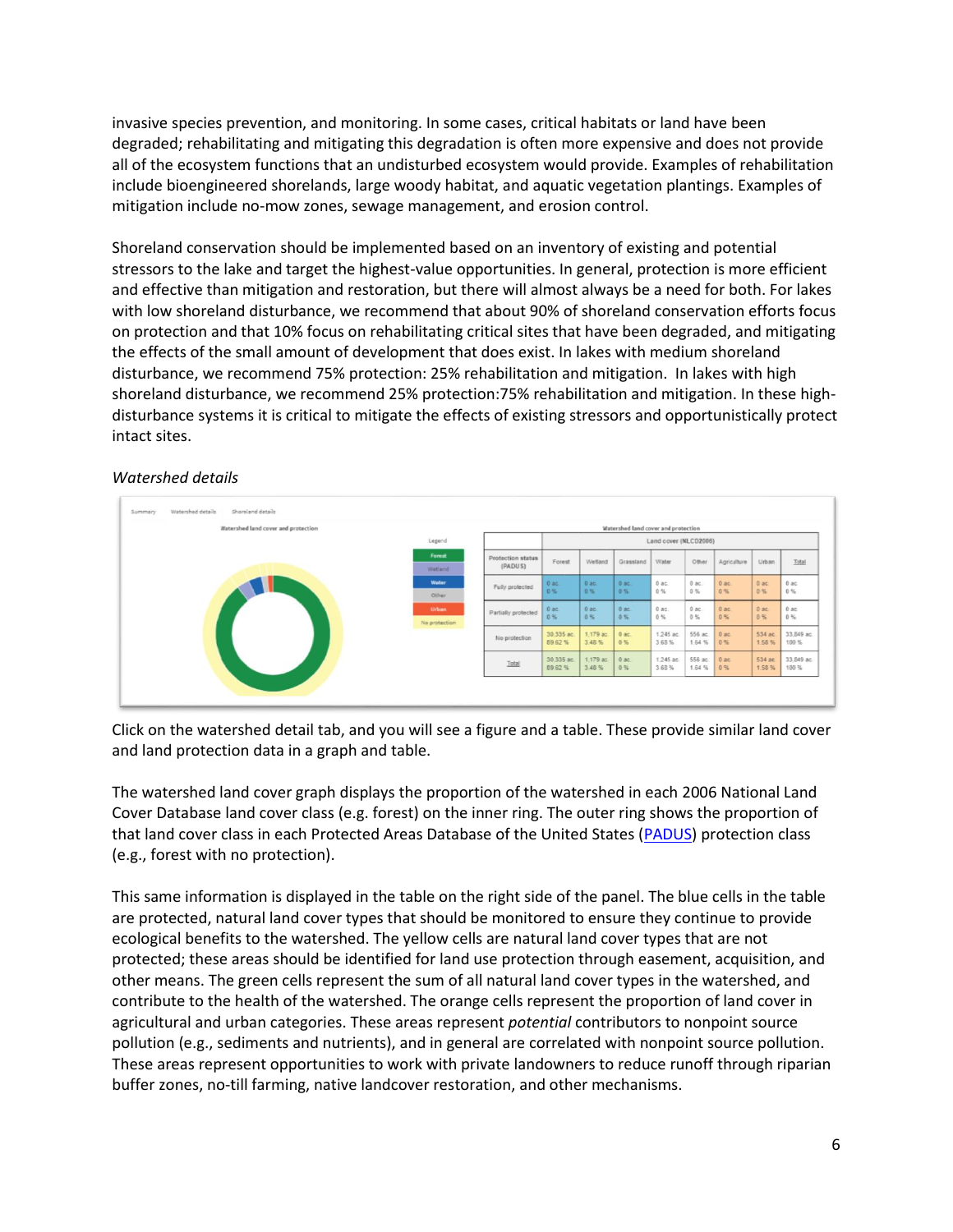#### *Shoreland details*



Click on the shoreland detail tab, and you will see a figure and a table. These provide similar land cover and land protection data in a graph and table.

The shoreland land cover graph displays the proportion of the shoreland (within 100m of the lake) in each 2006 National Land Cover Database land cover class (e.g. forest) on the inner ring. The outer ring shows the proportion of that land cover class in each Protected Areas Database of the United States [\(PADUS\)](https://gapanalysis.usgs.gov/padus/) protection class (e.g., forest with no protection).

This same information is displayed in the table on the right side of the panel. The blue cells in the table are protected, natural land cover types that should be monitored to ensure they continue to provide ecological benefits to the lake. The yellow cells are natural land cover types that are not protected; these areas should be identified for land use protection through easement, acquisition, and other means. The green cells represent the sum of all natural land cover types in the watershed, and contribute to the health of the watershed. The orange cells represent the proportion of land cover in agricultural and urban categories. These areas represent *potential* contributors to nonpoint source pollution (e.g., sediments and nutrients), degradation of nearshore habitat such as large woody debris, and prevalence of structures like docks and seawalls. These areas represent opportunities to work with private landowners to reduce runoff through riparian buffer zones, increase woody habitat, minimize aquatic vegetation treatments, and minimize human-caused effects through other mechanisms.

### **Example uses**

#### *Identifying suitable habitat based on forecasted climate change*

Imagine you work for the Minnesota DNR, and you want to know how climate change will affect Walleye in your state. Specifically, you would like to show Walleye anglers in the state which lakes over 100 acres are currently predicted to be suitable for Walleye and which lakes are predicted to be suitable in 2050.

How would you do this?

- 1. Click "Lake symbols", then "predicted suitability", "Walleye" and "2018".
- 2. Click "Show which lakes?" and enter "Minnesota". On the same dropdown, use the slider to set the minimum lake size at 100 acres.
- 3. Take a screen capture of the map.
- 4. Click "Lake symbols", then change the date to "2050".
- 5. Take a screen capture of the map.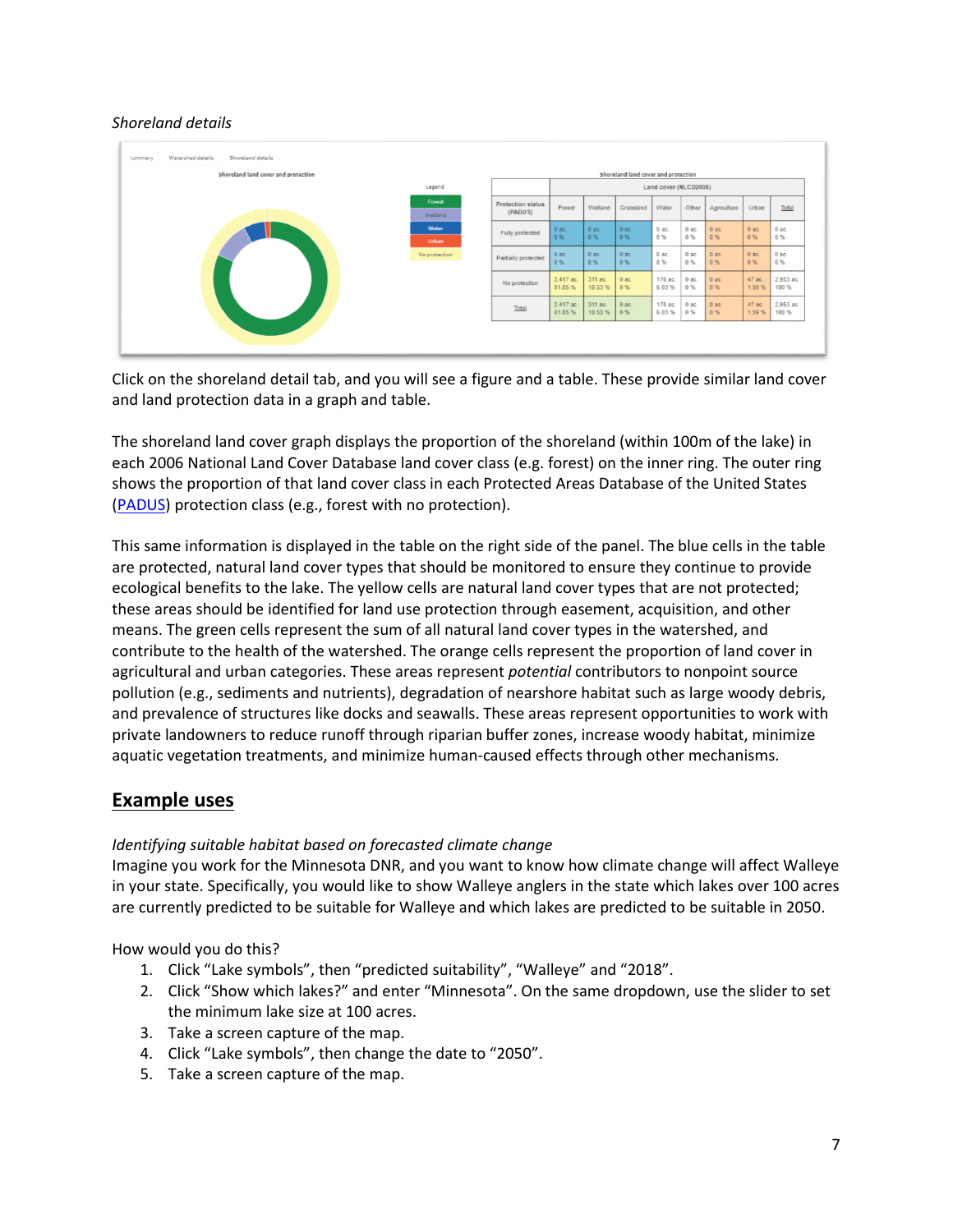6. Put the two side by side for visual comparison to show the expected decline and shift in Walleye lakes due to climate change from 2018 to 2050.

#### *Identifying nonpoint source pollution lakes*

Imagine you work for a watershed organization in Iowa, and are interested in identifying large lakes (> 300 acres) with relatively healthy watersheds so that you can fund nonpoint source pollution projects to mitigate the few sources of nutrients in the watershed. What instructions would you give applicants to determine whether they qualify? How would you create a map showing all lakes that would qualify?

Instructions to an applicant:

- 1. Zoom in to your lake
- 2. Click on your lake
- 3. See whether the "watershed disturbance" indicator color is red, yellow, or green and report the proportion of the watershed that is disturbed. For more detail, applicants could click the "Watershed detail" tab and report the proportion of the watershed that is in natural land cover but not protected.
- 4. Cite the unique ID of your lake in the MGLP database and the watershed disturbance score in your application so reviewers can verify your submission.

Instructions to create a statewide map:

- 1. Click "Lake symbols", then "Disturbance", and "Watershed disturbance".
- 2. Click "Show which lakes?" and enter "Iowa". On the same dropdown, use the slider to set the minimum lake size at 300 acres.
- 3. Lakes with orange or blue coloration are eligible for the program, while red programs are not (for example).

#### *Targeting shoreline protection*

Imagine you operate a lake shoreline protection program in Michigan. You would like to identify small lakes (< 100 acres) in the northwestern part of the lower peninsula that have low shoreline development. Of those lakes, you'd like to pick a lake or two and look closer to figure out where the wetlands are, so that you can compare existing wetlands to your other databases of easements to see if there are additional locations you should protect.

How would you do this?

- 1. Click "Lake symbols", then "Disturbance", and "Shoreland disturbance".
- 2. Click on "Show which lakes" and enter/select Charlevoix, Antrim, and Emmet counties. On the same dropdown, use the slider to set the maximum lake size at 100 acres.
- 3. Identify a lake with low disturbance score based on the color of the points (blue points are low disturbance).
- 4. Click on a lake with a blue point, and then click on the "Watershed detail" tab in the Data Panel.
- 5. Inspect the "no protection" row of the "wetland" column of the land cover table to see whether unprotected shoreline wetlands exist on the lake.
- 6. If unprotected wetlands do exist, click on the "Background map" button in the Map Panel, and select "Land Cover (USGS 2011)" or "Protected areas database (USGS)".
- 7. Identify locations with the land cover corresponding to wetlands and no protection as potential locations for site visits and potential protection.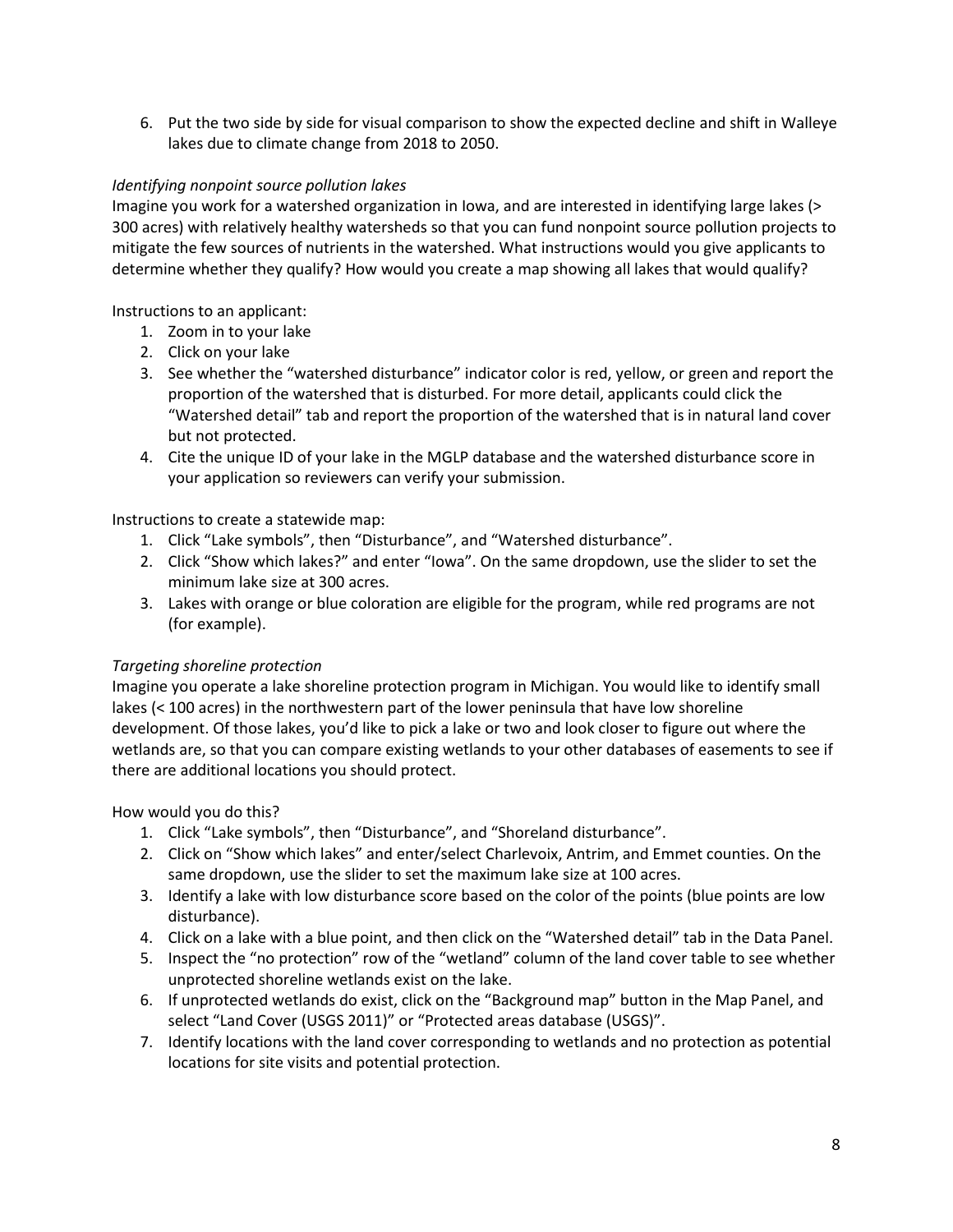#### *What should I do on "my" lake?*

Imagine you live on Partridge Lake in Waupaca Co., Wisconsin, and are active in your lake association. Your lake association has a small amount of funding, and would like to address the major threat to your lake. You feel that shoreline degradation from mowed lawns is likely the larger threat, while your neighbor feels that the funds would be better spent addressing problems in your lake's watershed. In preparation for the next meeting, you do your homework on the MGLP Conservation Planner.

How would you gather that information?

- 1. Highlight your lake on the map by entering your lake name in the search bar, and then click on the lake to select it.
- 2. View the summary of disturbance scores in the Data Panel; Partridge lake has medium watershed disturbance (38%) and low shoreland disturbance (7%). Likely, threats from your watershed cause more degradation than threats from your shoreline.
- 3. BONUS EXAMPLE: You and your neighbor decide to identify likely sites to investigate further for the stream buffer strip program he recommended, so you click the "USGS 2011" background map and inspect the watershed for agriculture and urban land use near the streams that feed your lake.

## **Disclaimer**

The following statements apply to all web pages that are part of the Midwest Glacial Lakes Partnership Conservation Planner.

This Conservation Planner was established to hold and communicate data from the Phase II Assessment of Inland Lake Habitats conducted by the Midwest Glacial Lakes Partnership (MGLP). It is strongly recommended that any additional data analyses use data received from the Midwest Glacial Lakes Partnership Coordinator as opposed to indirect sources, to ensure that the data are as up to date as possible. Data requests should be directed to the MGLP Coordinator, [Joe Nohner.](mailto:nohnerj@michigan.gov?subject=MGLP%20Data%20Viewer%20Inquiry) Although the data disseminated via the MGLP Conservation Planner have undergone data formatting and quality review prior to posting, errors or inaccuracies may still exist in the data. The MGLP, its members, and the individuals and organizations responsible for creating the Conservation Planner make no warranty, express or implied, nor assume any legal liability or responsibility for the accuracy, completeness, or usefulness of any information, apparatus, product, or process disclosed, nor represent that its use would not infringe on privately owned rights. No warranty, expressed or implied, is made regarding the accuracy or utility of the data on any other system or for general or scientific purposes, nor shall the act of distribution constitute any such warranty. This disclaimer applies both to individual and aggregate uses of the data. The MGLP and its members shall not be held liable for improper or incorrect use of the data retrieved from the MGLP Conservation Planner.

## **Attribution**

As a condition of use, those who refer to data and information found through the Conservation Planner in their publications and presentations must formally identify both the original authors of the MGLP Phase II Assessment of Inland lakes and the MGLP Conservation Planner through which data were accessed. Such citation may be in any format appropriate to the publication or presentation, or in any format required by the original creator or provider of the data/information. Identifying the source for